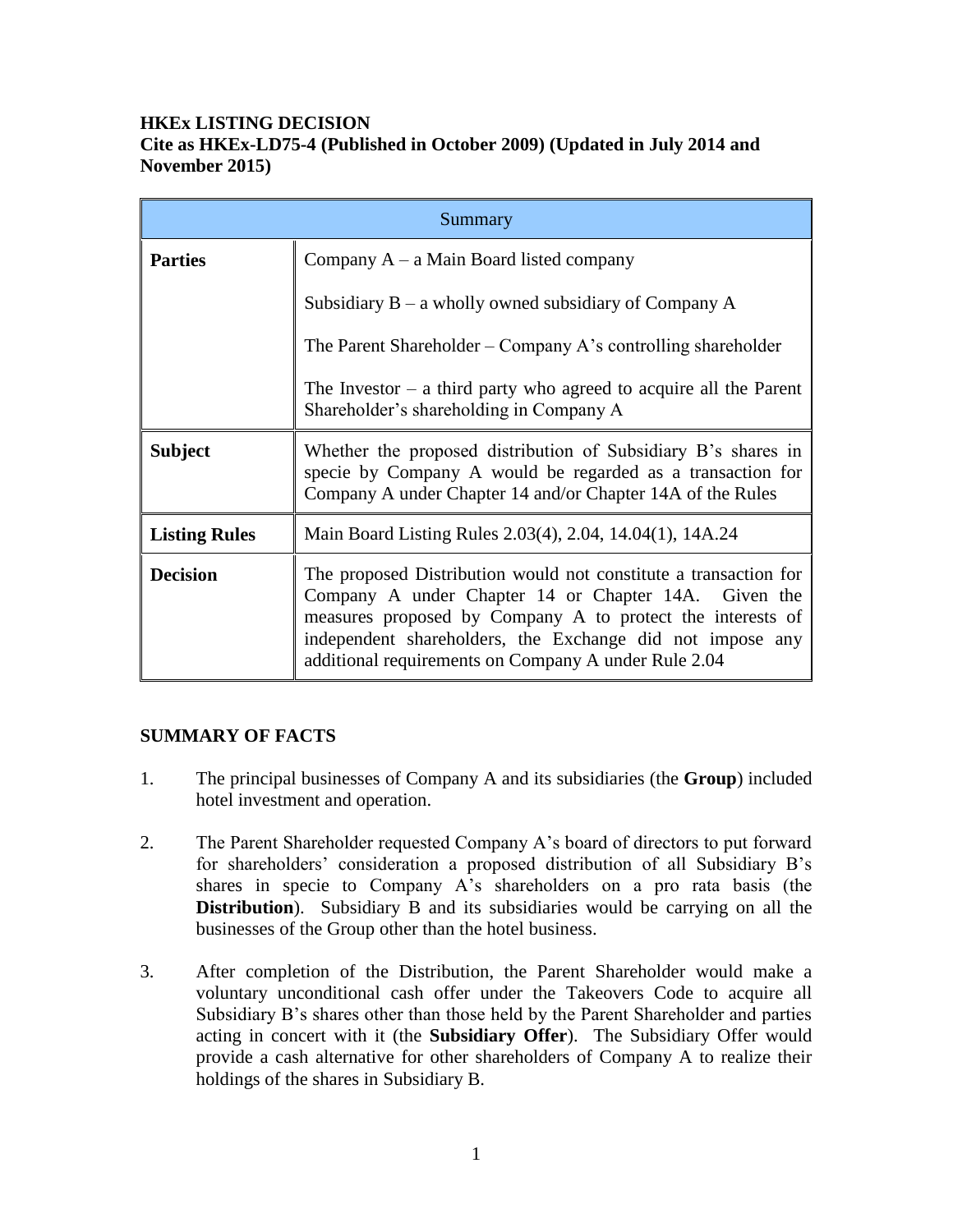- 4. The Distribution was proposed by the Parent Shareholder to facilitate the proposed disposal of the Parent Shareholder's controlling interest in Company A to the Investor. The Parent Shareholder had entered into an agreement with the Investor under which the Investor would acquire all the Parent Shareholder's shareholding in Company A (the **Parent Transaction**). This transaction was conditional upon, among other things, approval of the Distribution by Company A's shareholders.
- 5. On completion of the Parent Transaction, the Investor would make a mandatory unconditional cash offer under the Takeovers Code to acquire all the shares in Company A other than those already held or agreed to be acquired by the Investor and parties acting in concert with it (the **Company Offer**).
- 6. A disposal of Company A's entire interest in Subsidiary B would constitute a very substantial disposal under Chapter 14 based on the percentage ratio calculations.

# **ISSUE**

7. Whether the proposed Distribution would be regarded as a transaction for Company A under Chapter 14 and/or Chapter 14A.

#### **APPLICABLE LISTING RULES OR PRINCIPLES**

8. Rule 2.03 provides that

The Exchange Listing Rules reflect currently acceptable standards in the market place and are designed to ensue that investors have and can maintain confidence in the market and in particular that: -

…

(4) all holders of listed securities are treated fairly and equally;

…

## 9. Rule 2.04 provides that

… the Exchange Listing Rules are not exhaustive and that the Exchange may impose additional requirements or make listing subject to special conditions whenever it considers it appropriate. …

10. Rules 14.04(1) and 14A.24 provide guidance on the scope of "transactions" subject to the notifiable transaction rules and connected transaction rules.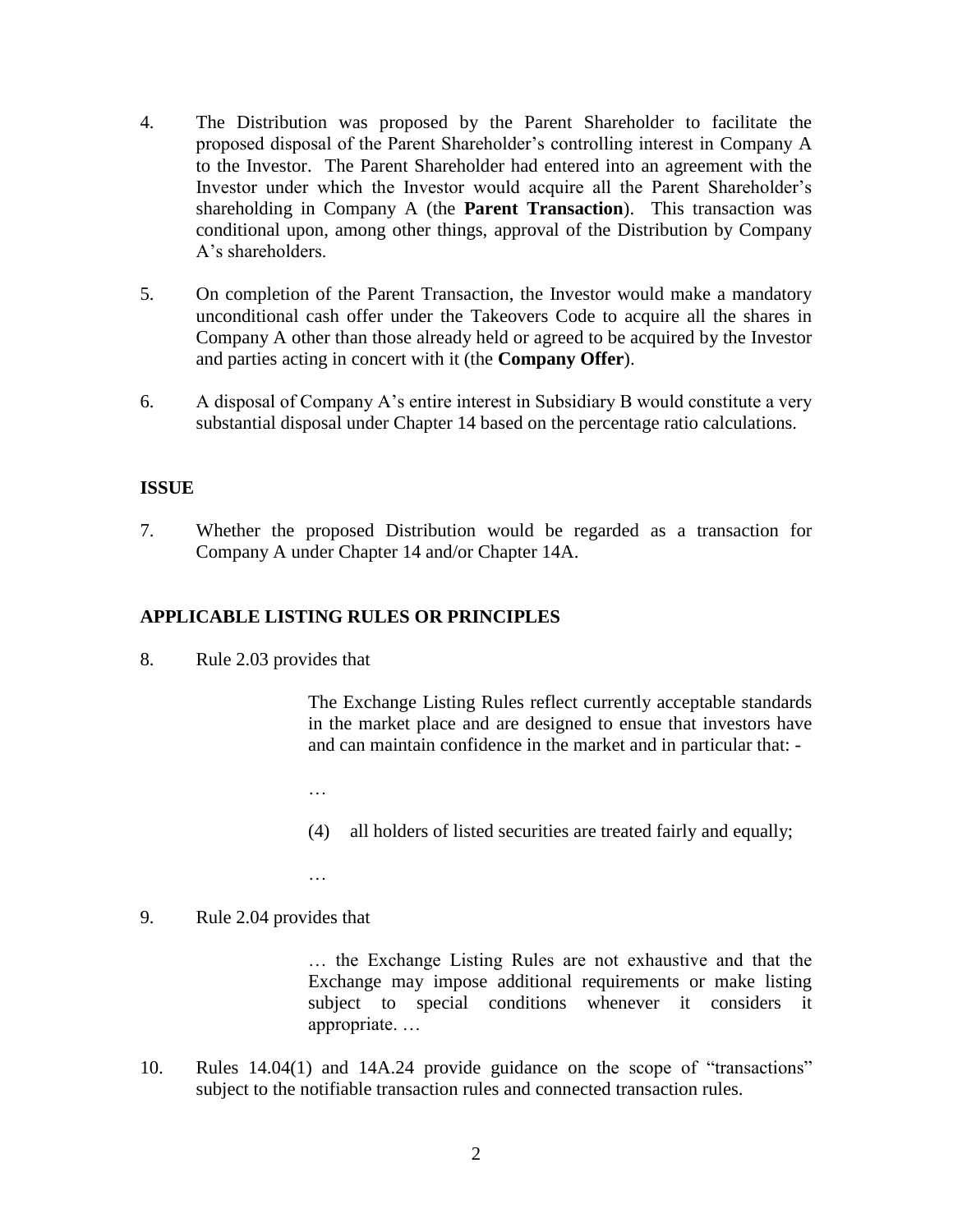#### **ANALYSIS**

- 11. The notifiable transaction rules in Chapter 14 deal with transactions, principally acquisitions and disposals, which are outside the issuer's ordinary and usual course of business and have an impact on it. The Exchange takes the view that dividend distributions to shareholders are not intended to fall within Chapter 14.
- 12. The connected transaction rules in Chapter 14A seek to ensure that an issuer takes account of the interests of shareholders as a whole when it enters into transactions with connected persons, in particular to safeguard against connected persons (such as the issuer's directors, chief executives or substantial shareholders, or their associates) taking advantage of their positions to the detriment of minority shareholders. The connected transaction rules cover any transactions with connected persons irrespective of whether they are capital or revenue in nature. While dividend distributions to shareholders are not explicitly mentioned in the definition of transactions in Chapter 14A, Rule 14A.92(1) provides that a connected person receiving a pro rata entitlement to securities in its capacity as shareholder is fully exempt from connected transaction requirements. Following the same principle, the Exchange will normally consider a dividend distribution as falling outside Chapter 14A where the connected person involved only receives a pro rata entitlement in its capacity as shareholder.
- 13. However, Rule 2.04 provides that the Listing Rules are not exhaustive and that the Exchange may impose additional requirements as it considers appropriate. In the case of a distribution in specie, the Exchange may be concerned about whether the distribution is fair to all shareholders and whether the persons proposing the distribution have an interest different from other shareholders, particularly where unlisted assets are being distributed and there will be no liquid market for minority shareholders to realise a value from the distribution. The Exchange may impose additional requirements under Rule 2.04 to ensure compliance with the principles in Rule 2.03. In making the determination, the Exchange will need to consider all the facts and circumstances.
- 14. In this case, the Distribution would not constitute a transaction under Chapter 14 or Chapter 14A. However, the Distribution was proposed by the Parent Shareholder to facilitate the disposal of its controlling interest in the remaining Group, and the Parent Shareholder's interest in the Distribution and related arrangements was different from that of other shareholders. After the Distribution, the minority shareholders of Company A would either hold the unlisted shares in Subsidiary B or sell them to the Parent Shareholder under the Subsidiary Offer. Given the significant impact of the Distribution on Company A and the Parent Shareholder's material interest in the Distribution and related arrangements, there should be safeguards against the Parent Shareholder taking advantage of its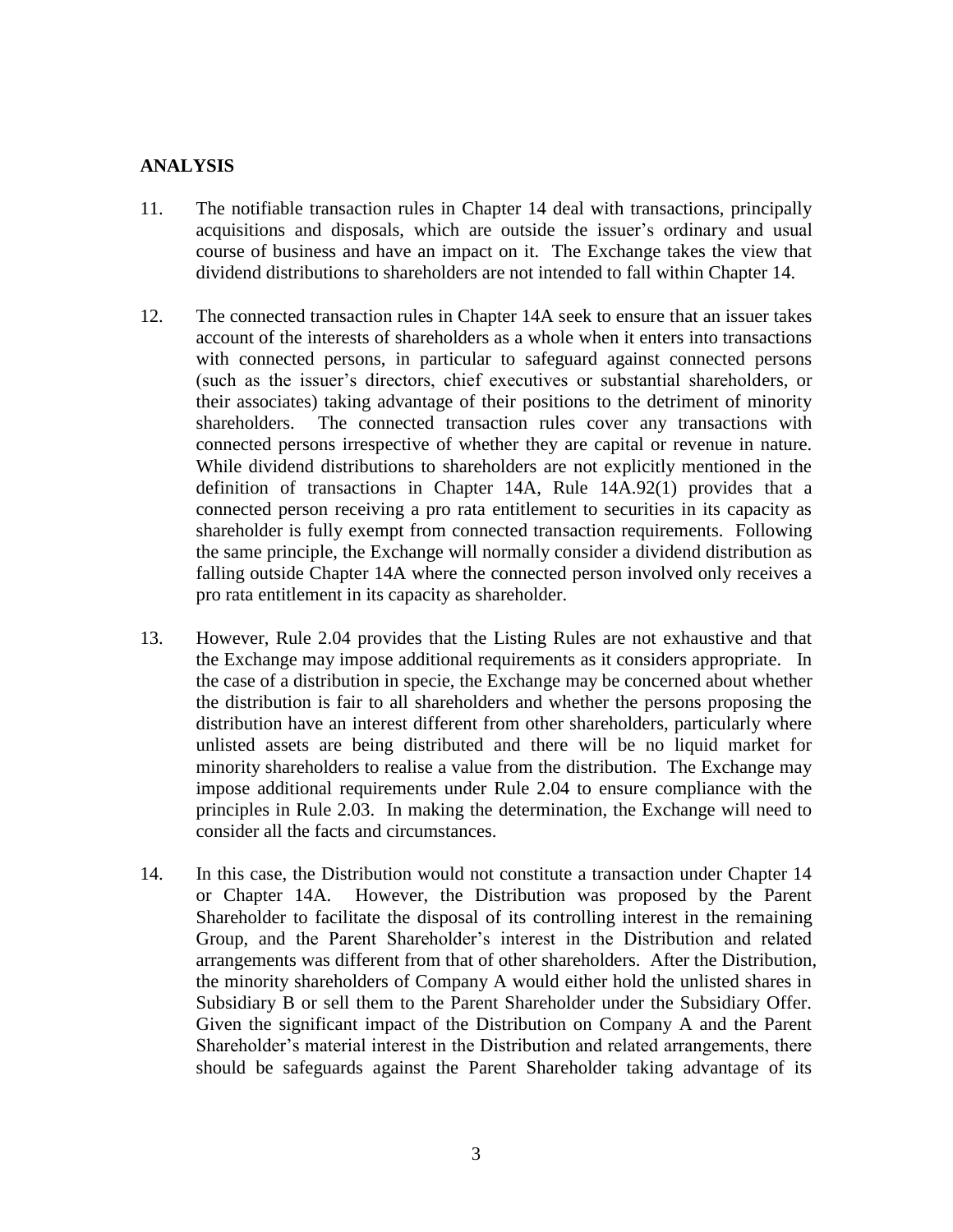position to the detriment of minority shareholders. In this connection, the Exchange noted the following measures proposed by Company A:

- a special general meeting would be held for its shareholders to consider and approve the resolution(s) in respect of the Distribution and other related arrangements. The Parent Shareholder and its associates would abstain from voting on the relevant resolution(s). The Investor and its associates did not hold any shares in Company A; and
- to allow the independent shareholders to make an informed decision on how to vote,
	- the disclosures in the circular relating to the Distribution would be comparable to those for a very substantial disposal circular; and
	- an independent financial adviser was appointed and the circular would contain its opinion on the Distribution and related arrangements.

# **DECISION**

15. The Exchange determined that the proposed Distribution would not constitute a transaction for Company A under Chapter 14 or Chapter 14A. Given the measures proposed by Company A to protect the interests of its independent shareholders, the Exchange did not impose additional requirements under Rule 2.04.

# **SUBSEQUENT DEVELOPMENT AND ADDITIONAL GUIDANCE** *(added in November 2015)*

- 16. The Exchange reviewed a number of cases this year involving issuers distributing significant portions of their businesses in specie, relative to the operations left in the issuers. The Exchange considers that, in addition to the concerns stated above, such distributions are tantamount to delistings of the assets to be distributed and accordingly, shareholders should be afforded the same level of protection available for a withdrawal of listing<sup>1</sup>.
- 17. Accordingly, where a disposal of the assets by an issuer amounts to a very substantial disposal under the Rules (based on the percentage ratio calculations), the proposed distribution would also be subject to the Rule requirements applicable to a withdrawal of listing, in addition to the measures set out in paragraph 14 above:

 $\overline{a}$ 

<sup>1</sup> See Rules 6.12(1) to (4)